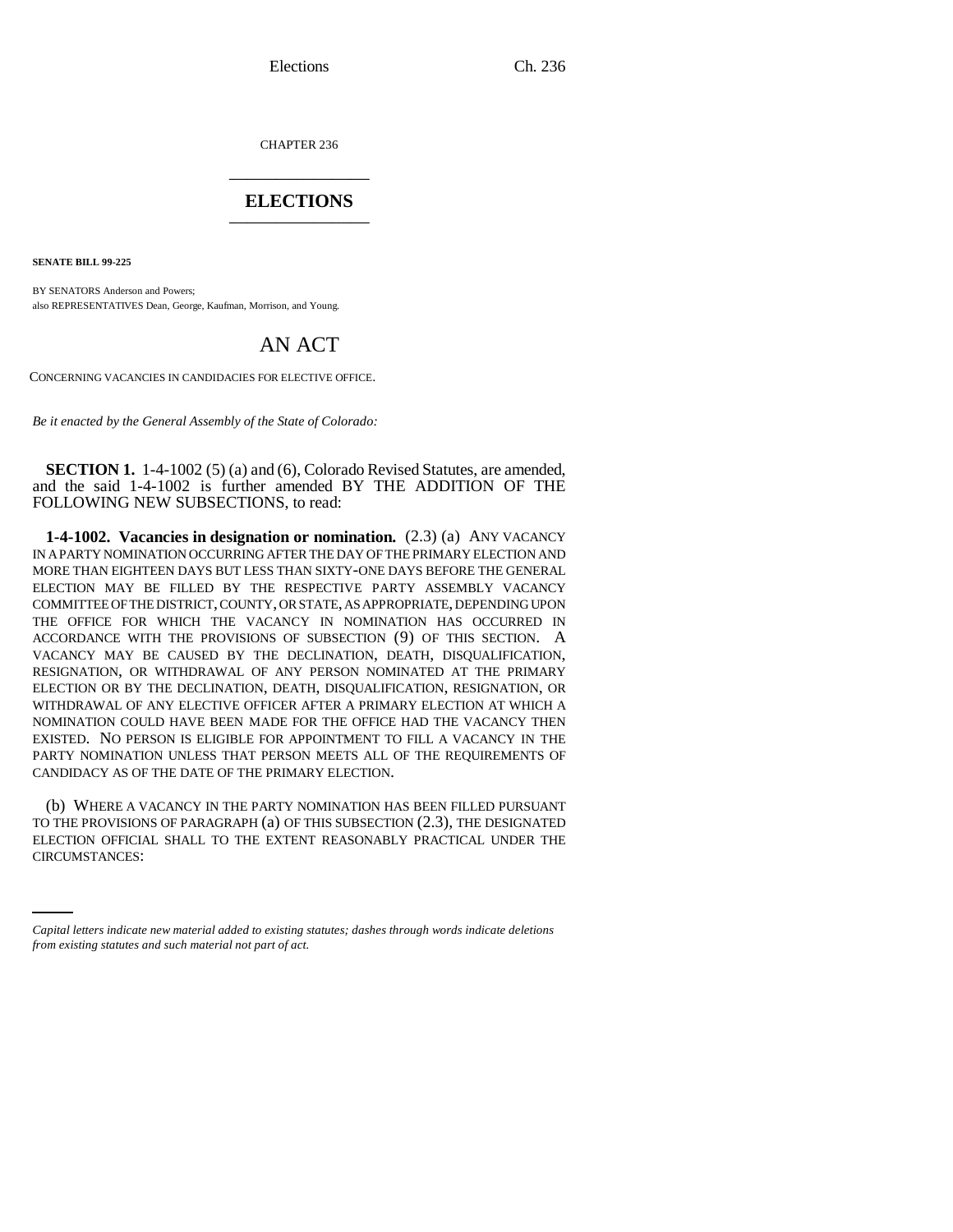(I) PROVIDE TIMELY NOTICE BY PUBLICATION OF THE REPLACEMENT NOMINATION ONLY IN THE SAME MANNER AS THE NOTICE REQUIRED TO BE GIVEN BY SECTION 1-5-205; AND

(II) CAUSE TO BE PRINTED AND PLACED ON THE SAMPLE BALLOT DELIVERED TO THE ELECTION JUDGES AND POSTED PURSUANT TO SECTION 1-5-413 A STICKER OF A DIFFERENT COLOR THAN THE SAMPLE BALLOT INDICATING THE NAME OF THE PERSON FILLING THE VACANCY IN THE PARTY NOMINATION PURSUANT TO THE PROVISIONS OF THIS SECTION.

(2.5) ANY VACANCY IN A PARTY NOMINATION OCCURRING LESS THAN EIGHTEEN DAYS BEFORE THE GENERAL ELECTION THAT IS CAUSED BY THE DECLINATION, DEATH, DISQUALIFICATION, OR WITHDRAWAL OF ANY PERSON NOMINATED AT THE PRIMARY ELECTION OR BY THE DECLINATION, DEATH, DISQUALIFICATION, OR WITHDRAWAL OF ANY ELECTIVE OFFICER AFTER A PRIMARY ELECTION AT WHICH A NOMINATION COULD HAVE BEEN MADE FOR THE OFFICE HAD THE VACANCY THEN EXISTED SHALL NOT BE FILLED BEFORE THE GENERAL ELECTION. IN SUCH CASE, THE VOTES CAST FOR THE CANDIDATE WHOSE DECLINATION, DEATH, DISQUALIFICATION, OR WITHDRAWAL CAUSED THE VACANCY ARE TO BE COUNTED AND RECORDED, AND, IF THE CANDIDATE RECEIVES A PLURALITY OF THE VOTES CAST, SUCH VACANCY SHALL BE FILLED AFTER THE GENERAL ELECTION BY THE RESPECTIVE PARTY VACANCY COMMITTEE OF THE DISTRICT, COUNTY, OR STATE, AS APPROPRIATE, DEPENDING UPON THE OFFICE FOR WHICH THE VACANCY IN NOMINATION HAS OCCURRED AND IN THE MANNER PROVIDED FOR IN PART 2 OF ARTICLE 12 OF THIS TITLE FOR FILLING VACANCIES IN OFFICE.

(5) (a) The persons designated to fill any of the vacancies in subsections (1) to (4.5) of this section shall file WITH THE DESIGNATED ELECTION OFFICIAL WITH WHOM THE ORIGINAL CERTIFICATE OR PETITION WAS FILED any certificate of designation or nomination to fill the vacancy, together with AND a written acceptance signed by the person designated or nominated with the designated election official with whom the original certificate or petition was filed. This filing shall be done no later than the close of business on the fifty-fifth SIXTIETH day before the election affected by the vacancy; EXCEPT THAT, IN THE CASE OF A VACANCY FILLED PURSUANT TO THE PROVISIONS OF SUBSECTION (2.3) OF THIS SECTION, SUCH FILING SHALL BE DONE NO LATER THAN THE SEVENTH DAY BEFORE THE ELECTION AFFECTED BY THE VACANCY.

(6) When the secretary of state or the county clerk and recorder receives a certificate of nomination to fill a vacancy, that official, in certifying the list of designees or nominees, shall replace the name of the original candidate with that of the replacement candidate. In the event the secretary of state has already certified the list, the secretary of state shall forthwith certify to the county clerk and recorders of the proper AFFECTED counties the name and description of the new nominee, the office for which the nomination is made, and the name of the person for whom the nominee is substituted. The secretary of state and the county clerk and recorders shall not accept any certificates of nomination to fill vacancies after fifty-five days THE SIXTIETH DAY before election day; EXCEPT THAT, IN THE CASE OF A VACANCY FILLED PURSUANT TO THE PROVISIONS OF SUBSECTION (2.3) OF THIS SECTION, THE SECRETARY OF STATE AND THE COUNTY CLERK AND RECORDERS SHALL NOT ACCEPT ANY CERTIFICATES OF NOMINATION TO FILL VACANCIES AFTER THE SEVENTH DAY BEFORE ELECTION DAY.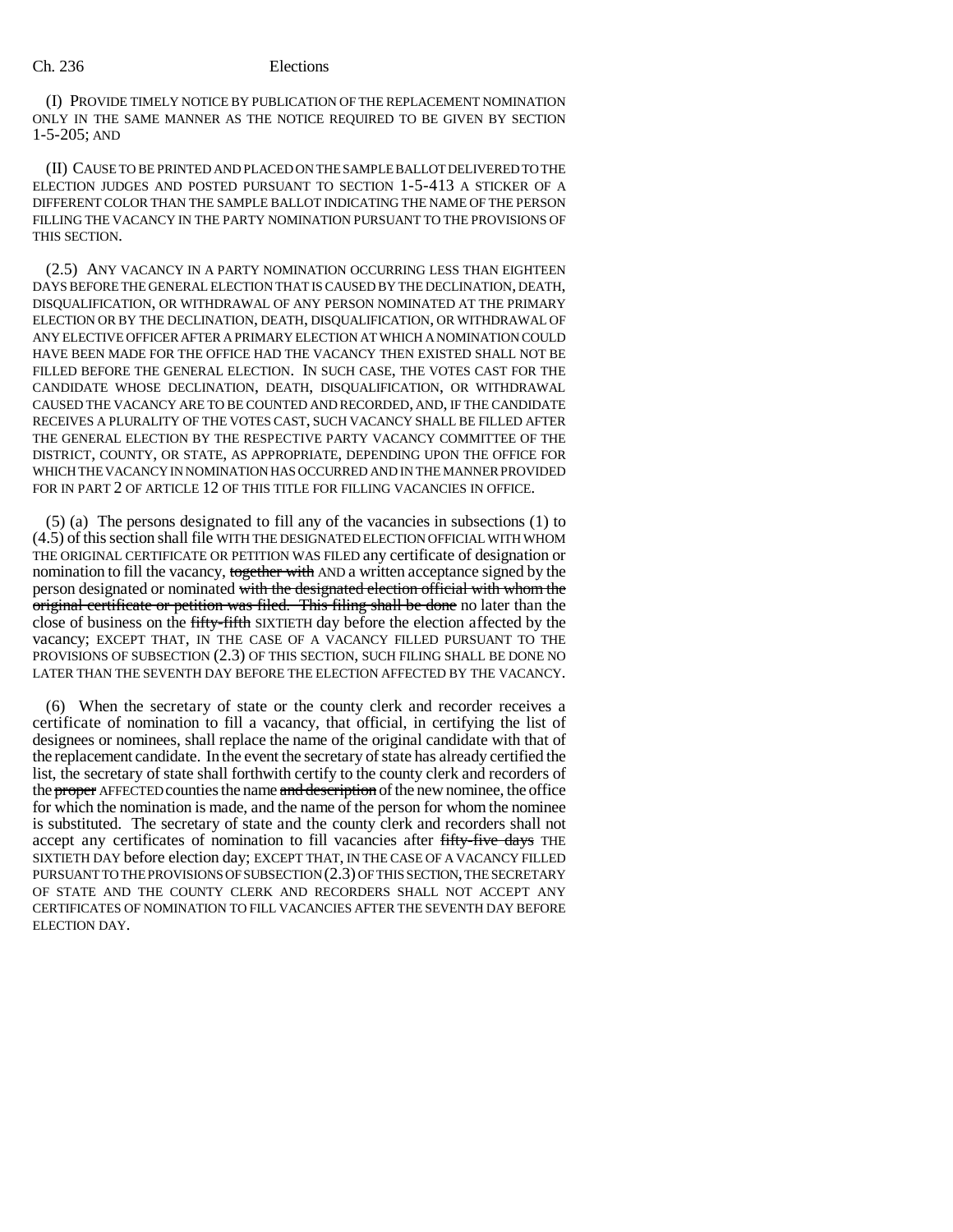(9) (a) NO VACANCY COMMITTEE CALLED TO FILL A VACANCY PURSUANT TO THE PROVISIONS OF SUBSECTION (2.3) OF THIS SECTION MAY SELECT A PERSON TO FILL A VACANCY AT A MEETING CALLED FOR THAT PURPOSE UNLESS A WRITTEN NOTICE ANNOUNCING THE TIME AND LOCATION OF THE VACANCY COMMITTEE MEETING WAS MAILED TO EACH OF THE COMMITTEE MEMBERS AT LEAST FIVE DAYS PRIOR TO SUCH MEETING BY THE CHAIRPERSON OF THE CENTRAL COMMITTEE THAT SELECTED THE MEMBERS. MAILING OF THE NOTICE IS EFFECTIVE WHEN THE NOTICE IS PROPERLY ADDRESSED AND DEPOSITED IN THE UNITED STATES MAIL, WITH FIRST-CLASS POSTAGE PREPAID.

(b) THE VACANCY COMMITTEE, BY A MAJORITY VOTE OF ITS MEMBERS PRESENT AND VOTING AT A MEETING CALLED FOR THAT PURPOSE, SHALL SELECT A PERSON WHO MEETS ALL OF THE REQUIREMENTS OF CANDIDACY AS OF THE DATE OF THE PRIMARY ELECTION AND WHO IS AFFILIATED WITH THE SAME POLITICAL PARTY OR MINOR POLITICAL PARTY, IF ANY, SHOWN ON THE REGISTRATION BOOKS OF THE COUNTY CLERK AND RECORDER AS THE CANDIDATE WHOSE DECLINATION, DEATH, DISQUALIFICATION, RESIGNATION, OR WITHDRAWAL CAUSED THE VACANCY. NO MEETING SHALL BE HELD UNTIL A QUORUM IS PRESENT CONSISTING OF NOT LESS THAN ONE-HALF OF THE VOTING MEMBERSHIP OF THE VACANCY COMMITTEE. NO MEMBER OF THE VACANCY COMMITTEE MAY VOTE BY PROXY. THE COMMITTEE SHALL CERTIFY THE SELECTION TO THE SECRETARY OF STATE WITHIN SEVEN DAYS FROM THE DATE THE VACANCY OCCURS. IF THE VACANCY COMMITTEE FAILS TO CERTIFY A SELECTION WITHIN SEVEN DAYS, THE STATE CHAIR OF THE SAME POLITICAL PARTY OR MINOR POLITICAL PARTY AS THE CANDIDATE WHOSE DECLINATION, DEATH, DISQUALIFICATION, RESIGNATION, OR WITHDRAWAL CAUSED THE VACANCY, WITHIN SEVEN DAYS, SHALL FILL THE VACANCY BY APPOINTING A PERSON HAVING THE QUALIFICATIONS SET FORTH IN THIS SUBSECTION (9). THE NAME OF THE PERSON SELECTED OR APPOINTED BY THE STATE CHAIR SHALL BE CERTIFIED TO THE SECRETARY OF STATE. THE VACANCY SHALL BE FILLED UNTIL THE NEXT GENERAL ELECTION AFTER THE VACANCY OCCURS, WHEN THE VACANCY SHALL BE FILLED BY ELECTION.

**SECTION 2.** 1-4-1002 (2), (3), (4), (4.5), (5) (a), (6), (7) (b), and (7) (c), Colorado Revised Statutes, as amended by Senate Bill 99-25, enacted at the First Regular Session of the Sixty-second General Assembly, are amended, and the said 1-4-1002 is further amended BY THE ADDITION OF THE FOLLOWING NEW SUBSECTIONS, to read:

**1-4-1002. Vacancies in designation or nomination.** (2) Any vacancy in a party designation occurring during the fifty-nine SIXTY days before the primary election or any vacancy in a party nomination occurring on or after the day of the primary election and no later than sixty SIXTY-ONE days before the general election, may be filled by the respective party assembly vacancy committee of the district, county, or state, depending upon the office for which the vacancy in designation or nomination has occurred. A vacancy may be caused by the declination, death, disqualification, resignation, or withdrawal of any person previously designated or of any person nominated at the primary election, or by declination, death, disqualification, or withdrawal of any elective officer after a primary election at which a nomination could have been made for the office had the vacancy then existed. No person is eligible for appointment to fill a vacancy in the party designation or nomination unless that person meets all of the requirements of candidacy as of the date of the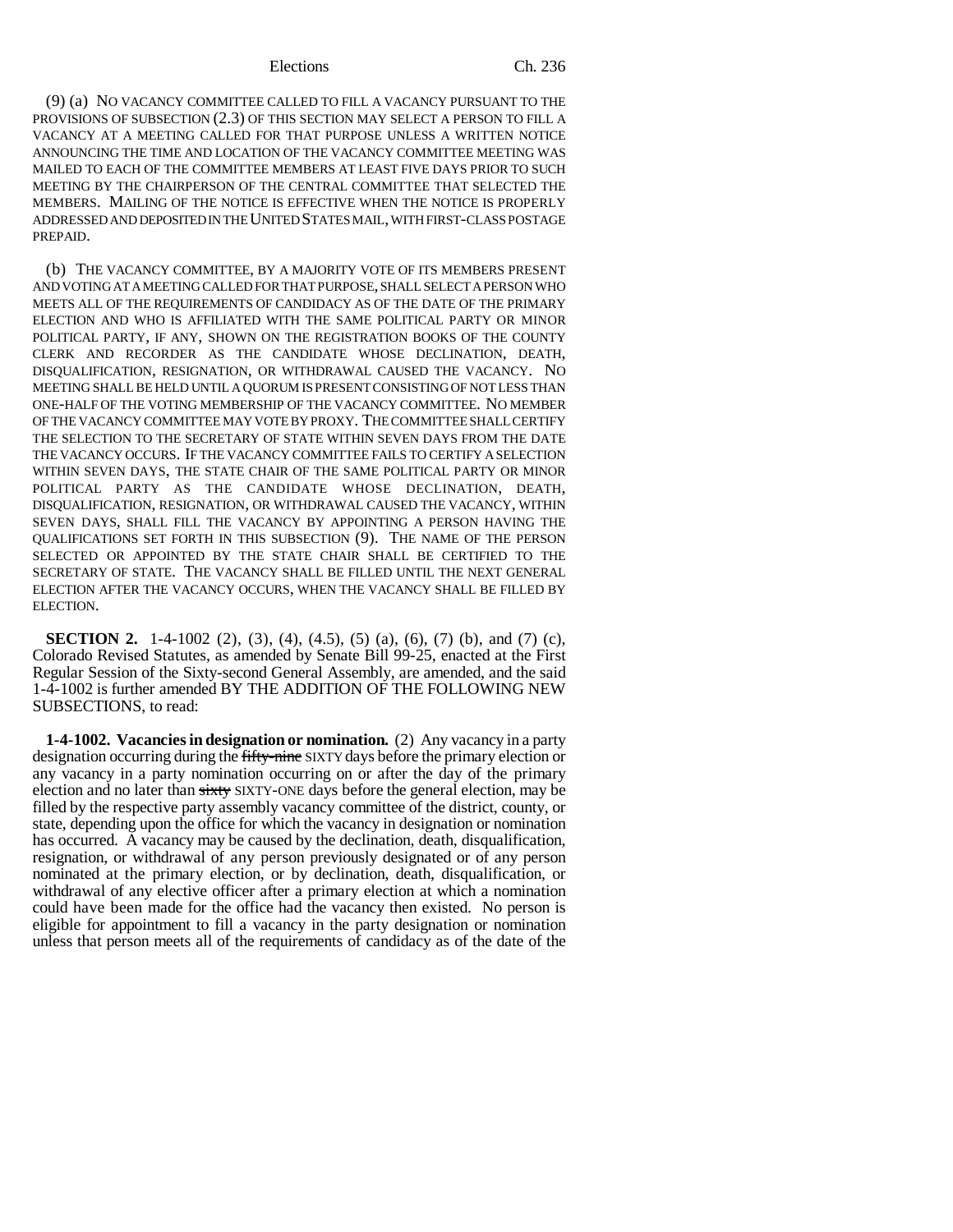### primary election.

(2.3) (a) ANY VACANCY IN A PARTY NOMINATION OCCURRING AFTER THE DAY OF THE PRIMARY ELECTION AND MORE THAN EIGHTEEN DAYS BUT LESS THAN SIXTY-ONE DAYS BEFORE THE GENERAL ELECTION MAY BE FILLED BY THE RESPECTIVE PARTY ASSEMBLY VACANCY COMMITTEE OF THE DISTRICT, COUNTY, OR STATE, AS APPROPRIATE, DEPENDING UPON THE OFFICE FOR WHICH THE VACANCY IN NOMINATION HAS OCCURRED IN ACCORDANCE WITH THE PROVISIONS OF SUBSECTION (9) OF THIS SECTION. A VACANCY MAY BE CAUSED BY THE DECLINATION, DEATH, DISQUALIFICATION, RESIGNATION, OR WITHDRAWAL OF ANY PERSON NOMINATED AT THE PRIMARY ELECTION OR BY THE DECLINATION, DEATH, DISQUALIFICATION, RESIGNATION, OR WITHDRAWAL OF ANY ELECTIVE OFFICER AFTER A PRIMARY ELECTION AT WHICH A NOMINATION COULD HAVE BEEN MADE FOR THE OFFICE HAD THE VACANCY THEN EXISTED. NO PERSON IS ELIGIBLE FOR APPOINTMENT TO FILL A VACANCY IN THE PARTY NOMINATION UNLESS THAT PERSON MEETS ALL OF THE REQUIREMENTS OF CANDIDACY AS OF THE DATE OF THE PRIMARY ELECTION.

(b) WHERE A VACANCY IN THE PARTY NOMINATION HAS BEEN FILLED PURSUANT TO THE PROVISIONS OF PARAGRAPH (a) OF THIS SUBSECTION (2.3), THE DESIGNATED ELECTION OFFICIAL SHALL TO THE EXTENT REASONABLY PRACTICAL UNDER THE CIRCUMSTANCES:

(I) PROVIDE TIMELY NOTICE BY PUBLICATION OF THE REPLACEMENT NOMINATION ONLY IN THE SAME MANNER AS THE NOTICE REQUIRED TO BE GIVEN BY SECTION 1-5-205; AND

(II) CAUSE TO BE PRINTED AND PLACED ON THE SAMPLE BALLOT DELIVERED TO THE ELECTION JUDGES AND POSTED PURSUANT TO SECTION 1-5-413 A STICKER OF A DIFFERENT COLOR THAN THE SAMPLE BALLOT INDICATING THE NAME OF THE PERSON FILLING THE VACANCY IN THE PARTY NOMINATION PURSUANT TO THE PROVISIONS OF THIS SECTION.

(2.5) ANY VACANCY IN A PARTY NOMINATION OCCURRING LESS THAN EIGHTEEN DAYS BEFORE THE GENERAL ELECTION THAT IS CAUSED BY THE DECLINATION, DEATH, DISQUALIFICATION, OR WITHDRAWAL OF ANY PERSON NOMINATED AT THE PRIMARY ELECTION OR BY THE DECLINATION, DEATH, DISQUALIFICATION, OR WITHDRAWAL OF ANY ELECTIVE OFFICER AFTER A PRIMARY ELECTION AT WHICH A NOMINATION COULD HAVE BEEN MADE FOR THE OFFICE HAD THE VACANCY THEN EXISTED SHALL NOT BE FILLED BEFORE THE GENERAL ELECTION. IN SUCH CASE, THE VOTES CAST FOR THE CANDIDATE WHOSE DECLINATION, DEATH, DISQUALIFICATION, OR WITHDRAWAL CAUSED THE VACANCY ARE TO BE COUNTED AND RECORDED, AND, IF THE CANDIDATE RECEIVES A PLURALITY OF THE VOTES CAST, SUCH VACANCY SHALL BE FILLED AFTER THE GENERAL ELECTION BY THE RESPECTIVE PARTY VACANCY COMMITTEE OF THE DISTRICT, COUNTY, OR STATE, AS APPROPRIATE, DEPENDING UPON THE OFFICE FOR WHICH THE VACANCY IN NOMINATION HAS OCCURRED AND IN THE MANNER PROVIDED FOR IN PART 2 OF ARTICLE 12 OF THIS TITLE FOR FILLING VACANCIES IN OFFICE.

(3) Any vacancy in a party nomination occurring after the convention or assembly at which the nomination was made and no later than sixty SIXTY-ONE days before the congressional vacancy election, caused by the declination, death, disqualification, or withdrawal of any person nominated at the convention, may be filled in the same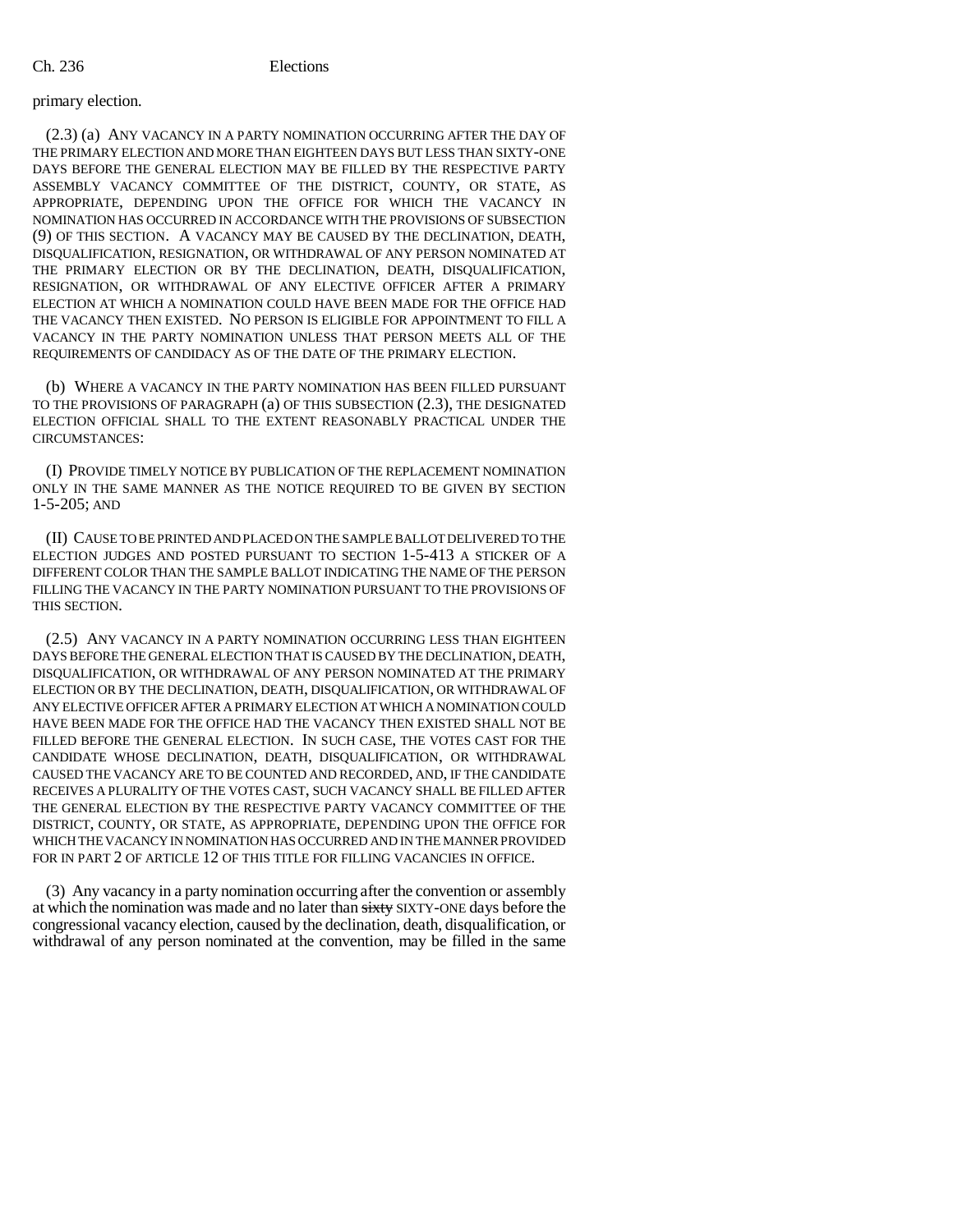manner required for the original nomination. If the original nomination was made by a party convention or assembly which THAT had delegated to a committee the power to fill vacancies, the committee may proceed to fill the same vacancy when it occurs. No person is eligible for appointment to fill a vacancy in the party nomination unless that person meets all of the requirements of candidacy as of the date of the convention or assembly at which the original nomination was made.

(4) Any vacancy in a nomination for an unaffiliated candidate caused by the declination, death, or withdrawal of any person nominated by petition or statement of intent occurring after the filing of the petition for nomination or the submittal of a statement of intent under section 1-4-303 and no later than sixty SIXTY-ONE days before the general or congressional vacancy election may be filled by the person or persons designated on the petition or statement of intent to fill vacancies.

(4.5) Any vacancy in a nomination for a minor political party candidate occurring after the filing of the certificate of designation pursuant to section 1-4-1304 (3) and no later than sixty SIXTY-ONE days before the general or congressional vacancy election, which is caused by the declination, death, or withdrawal of any person nominated by the minor political party, may be filled by the person or persons designated in the constitution or bylaws of the minor political party to fill vacancies.

(5) (a) The persons designated to fill any of the vacancies in subsections (1) to (4.5) of this section shall file with the designated election official with whom the original certificate of petition was filed any certificate of designation or nomination to fill the vacancy and a written acceptance signed by the person designated or nominated no later than the close of business on the sixtieth day before the election affected by the vacancy; EXCEPT THAT, IN THE CASE OF A VACANCY FILLED PURSUANT TO THE PROVISIONS OF SUBSECTION (2.3) OF THIS SECTION, SUCH FILING SHALL BE DONE NO LATER THAN THE SEVENTH DAY BEFORE THE ELECTION AFFECTED BY THE VACANCY.

(6) When the secretary of state or the county clerk and recorder receives a certificate of nomination to fill a vacancy, that official, in certifying the list of designees or nominees, shall replace the name of the original candidate with that of the replacement candidate. In the event the secretary of state has already certified the list, the secretary of state shall forthwith certify to the county clerk and recorders of the affected counties the name of the new nominee, the office for which the nomination is made, and the name of the person for whom the nominee is substituted. The secretary of state and the county clerk and recorders shall not accept any certificates of nomination to fill vacancies after the sixtieth day before election day; EXCEPT THAT, IN THE CASE OF A VACANCY FILLED PURSUANT TO THE PROVISIONS OF SUBSECTION (2.3) OF THIS SECTION, THE SECRETARY OF STATE AND THE COUNTY CLERK AND RECORDER SHALL NOT ACCEPT ANY CERTIFICATES OF NOMINATION TO FILL VACANCIES AFTER THE SEVENTH DAY BEFORE ELECTION DAY.

(7) Any vacancy in a statewide or county office, in the office of district attorney, or in the office of a state senator occurring during a term of office shall be filled at the next general election with nomination or designation by the political party as follows:

(b) If the vacancy occurs after the political party assembly and no later than  $s$ ixty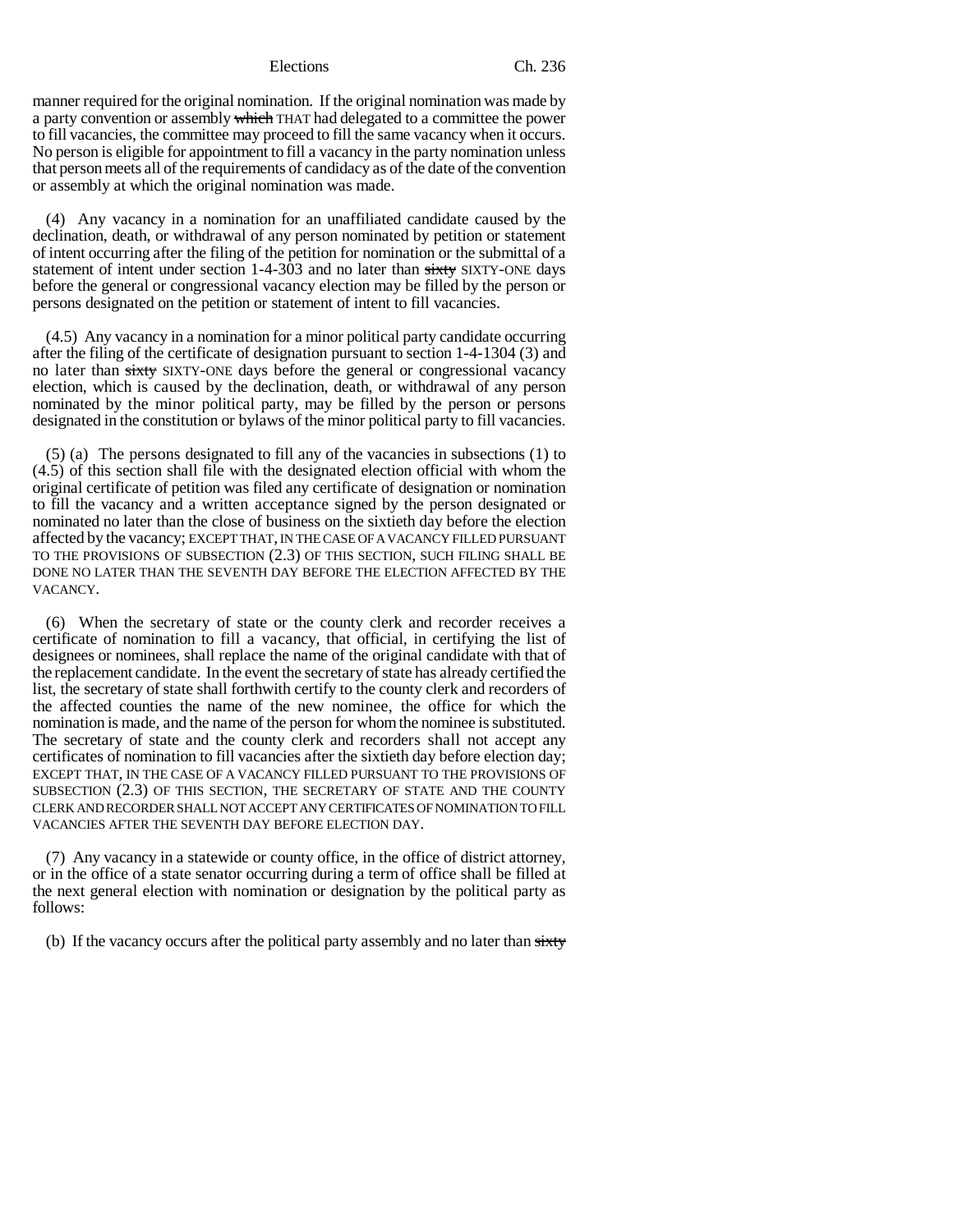### Ch. 236 Elections

SIXTY-ONE days before the primary election, the designated election official shall add the office to the notice of election and notify the chairperson of each major political party that the office will be on the ballot for the next primary election. Candidates for the office shall be designated as provided in section 1-4-603 or by the respective party central committee vacancy committee for the state, county, judicial district, or state senate district.

(c) If the vacancy occurs during the fifty-nine SIXTY days before the primary election or after the primary election and no later than sixty SIXTY-ONE days before the general election, the designated election official shall add the office to the notice of election for the general election. Nominations for the office shall be made by the respective party central committee vacancy committee for the state, county, judicial district, or state senate district or as provided in section 1-4-802 for the nomination of unaffiliated candidates.

(9) (a) NO VACANCY COMMITTEE CALLED TO FILL A VACANCY PURSUANT TO THE PROVISIONS OF SUBSECTION (2.3) OF THIS SECTION MAY SELECT A PERSON TO FILL A VACANCY AT A MEETING HELD FOR THAT PURPOSE UNLESS A WRITTEN NOTICE ANNOUNCING THE TIME AND LOCATION OF THE VACANCY COMMITTEE MEETING WAS MAILED TO EACH OF THE COMMITTEE MEMBERS AT LEAST FIVE DAYS PRIOR TO SUCH MEETING BY THE CHAIRPERSON OF THE CENTRAL COMMITTEE WHICH SELECTED THE MEMBERS. MAILING OF THE NOTICE IS EFFECTIVE WHEN THE NOTICE IS PROPERLY ADDRESSED AND DEPOSITED IN THE UNITED STATES MAIL, WITH FIRST-CLASS POSTAGE PREPAID.

(b) THE VACANCY COMMITTEE, BY A MAJORITY VOTE OF ITS MEMBERS PRESENT AND VOTING AT A MEETING CALLED FOR THAT PURPOSE, SHALL SELECT A PERSON WHO MEETS ALL OF THE REQUIREMENTS OF CANDIDACY AS OF THE DATE OF THE PRIMARY ELECTION AND WHO IS AFFILIATED WITH THE SAME POLITICAL PARTY OR MINOR POLITICAL PARTY, IF ANY, SHOWN ON THE REGISTRATION BOOKS OF THE COUNTY CLERK AND RECORDER AS THE CANDIDATE WHOSE DECLINATION, DEATH, DISQUALIFICATION, RESIGNATION, OR WITHDRAWAL CAUSED THE VACANCY. NO MEETING SHALL BE HELD UNTIL A QUORUM IS PRESENT CONSISTING OF NOT LESS THAN ONE-HALF OF THE VOTING MEMBERSHIP OF THE VACANCY COMMITTEE. NO MEMBER OF THE VACANCY COMMITTEE MAY VOTE BY PROXY. THE COMMITTEE SHALL CERTIFY THE SELECTION TO THE SECRETARY OF STATE WITHIN SEVEN DAYS FROM THE DATE THE VACANCY OCCURS. IF THE VACANCY COMMITTEE FAILS TO CERTIFY A SELECTION WITHIN SEVEN DAYS, THE STATE CHAIR OF THE SAME POLITICAL PARTY OR MINOR POLITICAL PARTY AS THE CANDIDATE WHOSE DECLINATION, DEATH, DISQUALIFICATION, RESIGNATION, OR WITHDRAWAL CAUSED THE VACANCY, WITHIN SEVEN DAYS, SHALL FILL THE VACANCY BY APPOINTING A PERSON HAVING THE QUALIFICATIONS SET FORTH IN THIS SUBSECTION (9). THE NAME OF THE PERSON SELECTED OR APPOINTED BY THE STATE CHAIR SHALL BE CERTIFIED TO THE SECRETARY OF STATE. THE VACANCY SHALL BE FILLED UNTIL THE NEXT GENERAL ELECTION AFTER THE VACANCY OCCURS, WHEN THE VACANCY SHALL BE FILLED BY ELECTION.

**SECTION 3.** 1-5-412 (3), Colorado Revised Statutes, is amended to read:

**1-5-412. Correction of errors.** (3) If, before the date set for election, any duly nominated candidate withdraws by filing an affidavit of withdrawal with the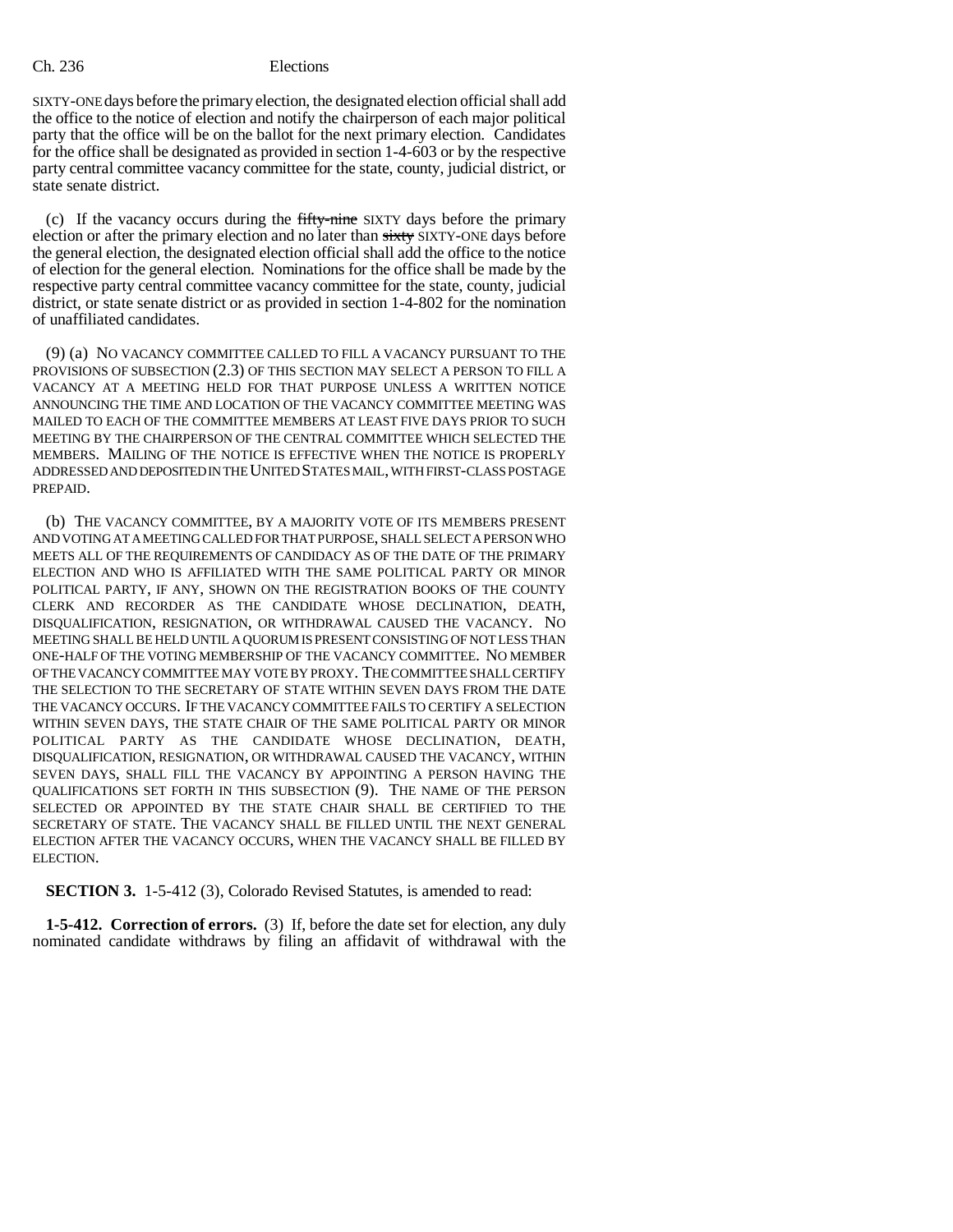designated election official or dies and the fact of the death becomes known to the designated election official, the name of the candidate shall not be printed upon the ballots. EXCEPT IN THE CASE OF A VACANCY TO BE FILLED IN ACCORDANCE WITH THE PROVISIONS OF SECTION 1-4-1002 (2.5), if the ballots are already printed, the votes cast for the withdrawn or deceased candidate are invalid and shall not be counted.

**SECTION 4.** 1-12-203 (3), Colorado Revised Statutes, is amended to read:

**1-12-203. Vacancies in general assembly.** (3) The vacancy committee, by a majority vote of its members present and voting at a meeting called for that purpose, shall select a person who possesses the constitutional qualifications for a member of the general assembly and who is affiliated with the same political party or minor political party, if any, shown on the registration books of the county clerk and recorder as the former member whose seat is vacant. No meeting shall be held until a quorum is present consisting of not less than one-half of the voting membership of the vacancy committee. No member of the vacancy committee may vote by proxy. The committee shall certify the selection to the secretary of state within ten days from the date the vacancy occurs; EXCEPT THAT, IN THE CASE OF A VACANCY FILLED PURSUANT TO SECTION 1-4-1002 (2.5), THE COMMITTEE SHALL CERTIFY THE SELECTION WITHIN TEN DAYS AFTER THE DATE OF THE GENERAL ELECTION AFFECTED BY THE VACANCY. If the vacancy committee fails to certify a selection within ten days IN ACCORDANCE WITH THE PROVISIONS OF THIS SUBSECTION (3), the governor, within five days, shall fill the vacancy by appointing a person having the qualifications set forth in this subsection (3). The name of the person selected or appointed shall be certified to the secretary of state. NO SOONER THAN TWO DAYS AFTER RECEIVING SUCH CERTIFICATION FROM THE VACANCY COMMITTEE, THE SECRETARY OF STATE who shall certify the name to the appropriate house of the general assembly. The person, after having qualified and taken the oath of office, shall immediately assume the duties of office and shall serve until the next convening of the general assembly following the election certification and qualification of a successor.

**SECTION 5.** 1-4-1001 (1), Colorado Revised Statutes, is amended to read:

**1-4-1001. Withdrawal from candidacy.** (1) Any person who has accepted a designation or nomination may withdraw from candidacy at any time by filing a letter of withdrawal. The letter shall be signed and acknowledged by the candidate before some officer authorized to take acknowledgments and shall be filed with the designated election official with whom the original certificate or petition of candidacy was filed. EXCEPT IN THE CASE OF A VACANCY TO BE FILLED IN ACCORDANCE WITH THE PROVISIONS OF SECTION 1-4-1002 (2.5), in the event that the withdrawal of candidacy is not made in time for the candidate's name to be taken off the ballot, any votes cast for the candidate shall be deemed invalid and will not be counted.

**SECTION 6. Effective date.** (1) If Senate Bill 99-25 is enacted at the First Regular Session of the Sixty-second General Assembly and becomes law, section 1 of this act shall not take effect and sections 2, 3, 4, and 5 shall take effect at 12:01 a.m. on the day following the expiration of the ninety-day period after final adjournment of the general assembly that is allowed for submitting a referendum petition pursuant to article V, section 1 (3) of the state constitution; except that, if a referendum petition is filed against this act or an item, section, or part of this act